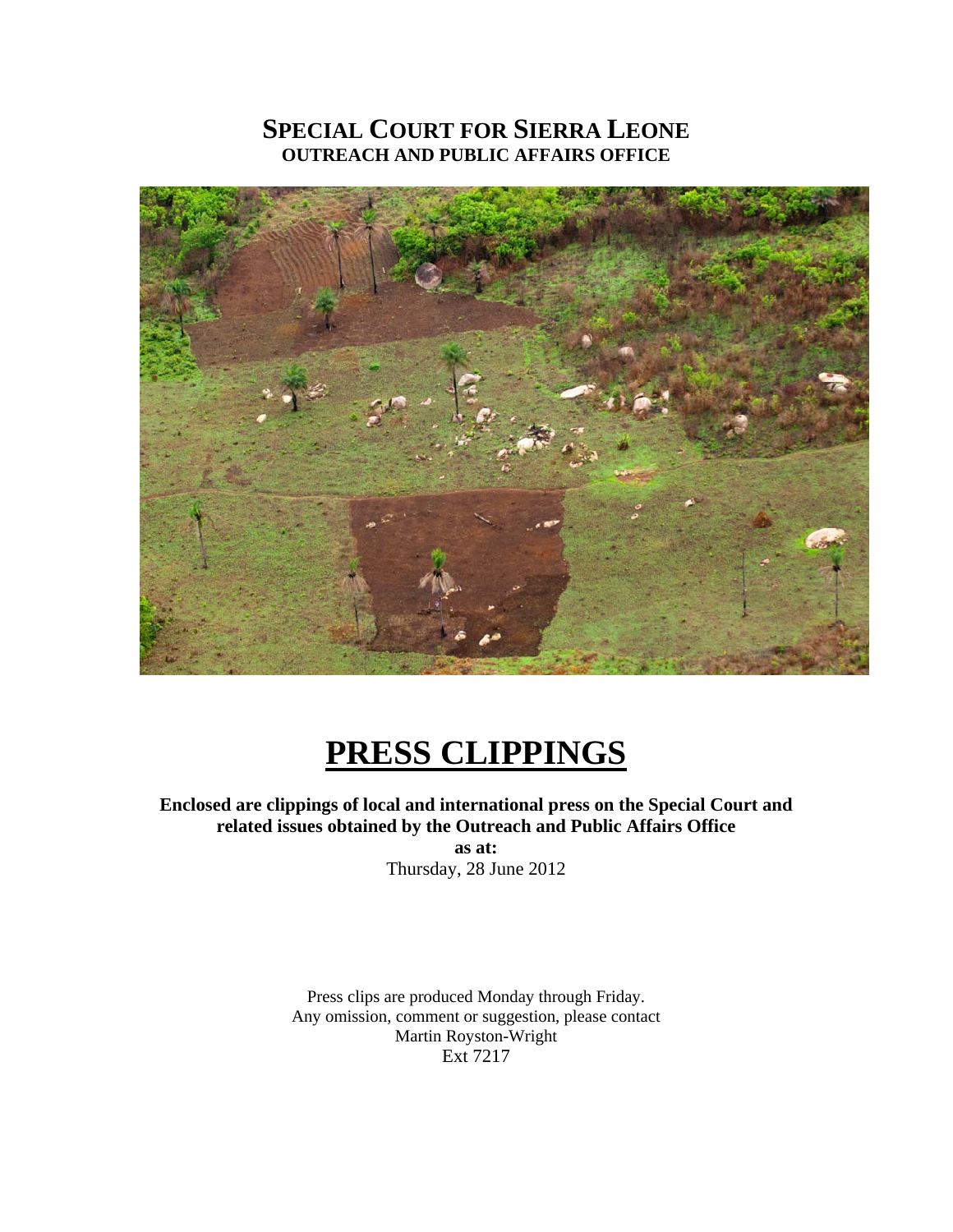| <b>Local News</b>                                                  |             |
|--------------------------------------------------------------------|-------------|
| Charles Taylor Deserves the Punishment! / Standard Times           | Page 3      |
| <b>International News</b>                                          |             |
| War Crimes Court Bill Lands At Capitol / The New Dawn              | Pages 4-5   |
| War Crimes Court Imminent for Liberia? <i>/ Liberian Observer</i>  | Pages 6-8   |
| Lawmaker Wants War Crimes Court - to Prosecute <i>The Informer</i> | Page 9      |
| War Crimes Court Momentum : Lawmaker Joins / FrontPage Africa      | Pages 10-11 |
| Are war crimes trials worth the price? / Foreign Policy (Blog)     | Pages 12-13 |
|                                                                    |             |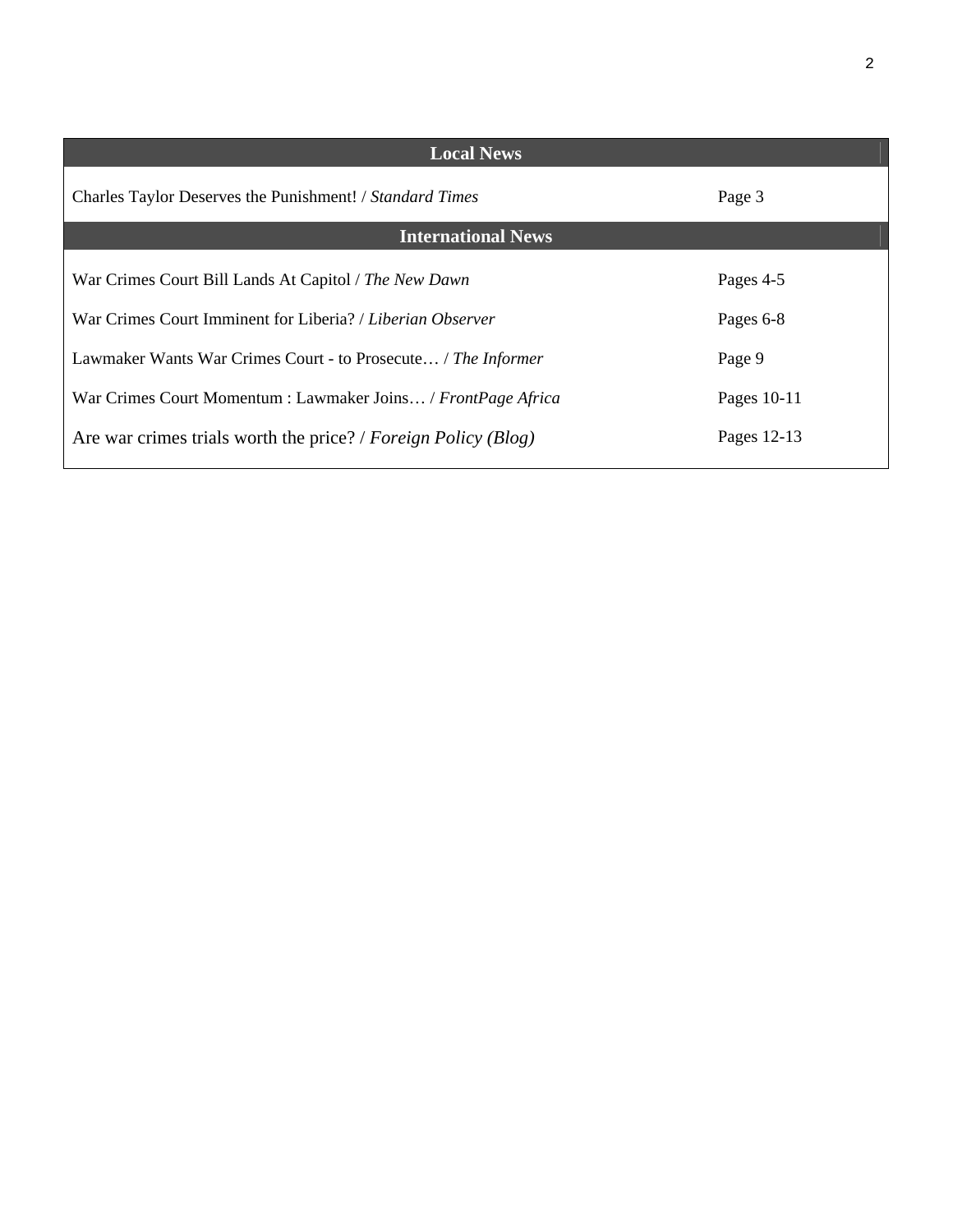### Standard Times Thursday, 28 June 2012

#### PAGE 4 STANDARD TIMES

Thursday June 28, 2012



TUESDAY JUNE 26 EDITION **BY ISSA BM KAMARA** 

n 16th April, the town of Manowa, eight miles from Bunumbu fell to the rebels who had by-passed Daru army base.<br>The fall of Manowa was a blow to<br>the military, and it sent shock waves the miniary, and it sell shock waves nearby towns. The Principal of the college sought urgent military pro-<br>tection for the college fro the army garrison in Kenema but to no avail. The security of Bunumbu was raised in cabinet as information reached Freetown of an imminent attack.

The town and the college possessed massive stocks of private and government property and thus a<br>tempting target for banditry.

The casual military response to the<br>potential danger facing Bunumbu convinced the Principal of the urgent necessity to evacuate the staff, their families and students. On 22nd April, the precipitate flight from Bunumbu began and completed on the 28th. Four days later on 2nd May, the rebels struck.

The attack on Bunumbu conformed to a now familiar pattern

A small rebel group entered the town to reconnoitre for the presence of government troops and to preach the evils of the APC Party and their determination to rescue the people from oppression. Their fears calmed. the people relaxed and resisted the<br>temptation to flee. Meanwhile some of the rebels made a complete study of the geography of the town.

Shortly after, about 100 rebels descended on Bunumbu and quickly and methodically surrounded the town and rounded up the entire population. All radios were confiscated and the rebels threatened to shoot anyone trying to escape. Ma-<br>chine gun emplacements were established at strategic points around the town. Bunumbu was now gripped in fear. But the nightmare had just begun.

For several days afterwards, the systematic looting of the to the college was carried out. Everything that could be easily moved was taken away through jungle roads across to Liberia.

Harrowing reports by those who<br>had braved death and successfully escaped through the jungle to other<br>towns told of many inhabitants being put to death, and other used as porters to carry looted items to Liberia. The young women many of<br>whom were carried off, succumbed to the inevitable indignities common



# **CHARLES TAYLOR DESERVES THE PUNISHMENT!**



in such circumstances. Many died on the way, and those who survived especially young males were given military training and sent back into the country as rebels.

Bunumbu was established as a base of operations with training fa-<br>cilities for Sierra Leoneans captured in other nearby towns. Rebel reinforcements were also sent to strengthen the defence of the town against a possible government counterattack.

Finally, after a two month delay the combined force of Sierra Leone,<br>Guinea and Ulimo troops was galvanized into action. On 4th July, the joint force arrived on the outskirts of Bunumbu by 3.00am and took up assault positions. By 5.30am, Guineans troops equipped with the<br>Russian built multiple rocket field artillery opened up with a deadly<br>barrage of rocket fire. Forty-five minutes later, the bombardment ceased, and Sierra Leone and Ulimo troops moved in, in a single coordinated attack on the town. Then they beheld a sad sight.

As the town lay in smouldering

comprehensive destruction wreaked grim and visible reminders of the day by the bombardment, only a few history visited it. scattered bodies were found. Faulty As the war progressed, several intelligence had robbed the joint towns in Kenema and Pujehun disforce of a meaningful victory. As it tricts fell to the advancing insurgents turned out, the rebels and the entire By April 1992, the rebels realized populace with the exception of the<br>old and infirm had abandoned the that they had penetrated too deep town the previous day. It transpired that the combined force moving from

Daru based had first attacked the

town of Kigbai on their way to

Bunumbu, That battle had been

fierce and the rebels had lost. Those

among them who escaped went to

Bunumbu three miles away to in-

form of the impending on the town.

There a public meeting was hastily

convened by rebel leaders, during

which the decision to evacuate to

Bunumbu was finished. For almost

sixty years the town had prospered.

All too suddenly and so tragically, it

joined the growing list of looted and

devastated towns in Kailahun dis-

trict. For a while at least, and except

for a military and a timid civilian

presence Bundumbu would be little

Pendembu was made.

into Sierra Leone, and that their sup ply lines were becoming overextended. In some areas they were being fought to a standstill, while in others, they were being pushed back to the Liberian border. But the unpredictable nature of guerrilla war in jungle terrain made the attainment of victory a painstaking endeavour.

nore than a ghost town, with the

And the war dragged on.<br>A definitive assessment by this period, of the full impact of the war, with statistical data was difficult to ascertain. By April 1992, few would have imagined that three years later in 1995 the insurgency would still be prosecuted on a greater dimension of time, space and intensity.

However, it can be said with certainty even at this point, that the devastation in the theatres of combat, and in particular Kailahun and

Pujehun districts, the r innocents civilians and the destruction of private and public property have all have traumatizing effect on the survivors. The consequent refugee problem and of internally displaced people once unfamiliar with<br>such tragedies compounded the trauma. In the words of Septimus Kaikai, "the war has thrown into chaos and disequilibrium, the population dynamics in the country." The pillage of Kailahun and Kenema districts, centres of coffee and cocoa production considerably affected the commercial activity in these commodities. Educational and medial activities became virtually non-existent in the war zone.

With the government struggling to cope with the problems of a declining economy, and the need to estab lish an acceptable relationship with<br>the IMF and the World Bank, the unforeseen expenditure on the war threatened these endeavours with severe consequences for the national<br>economy, the social and, as it turned out, the political stability of the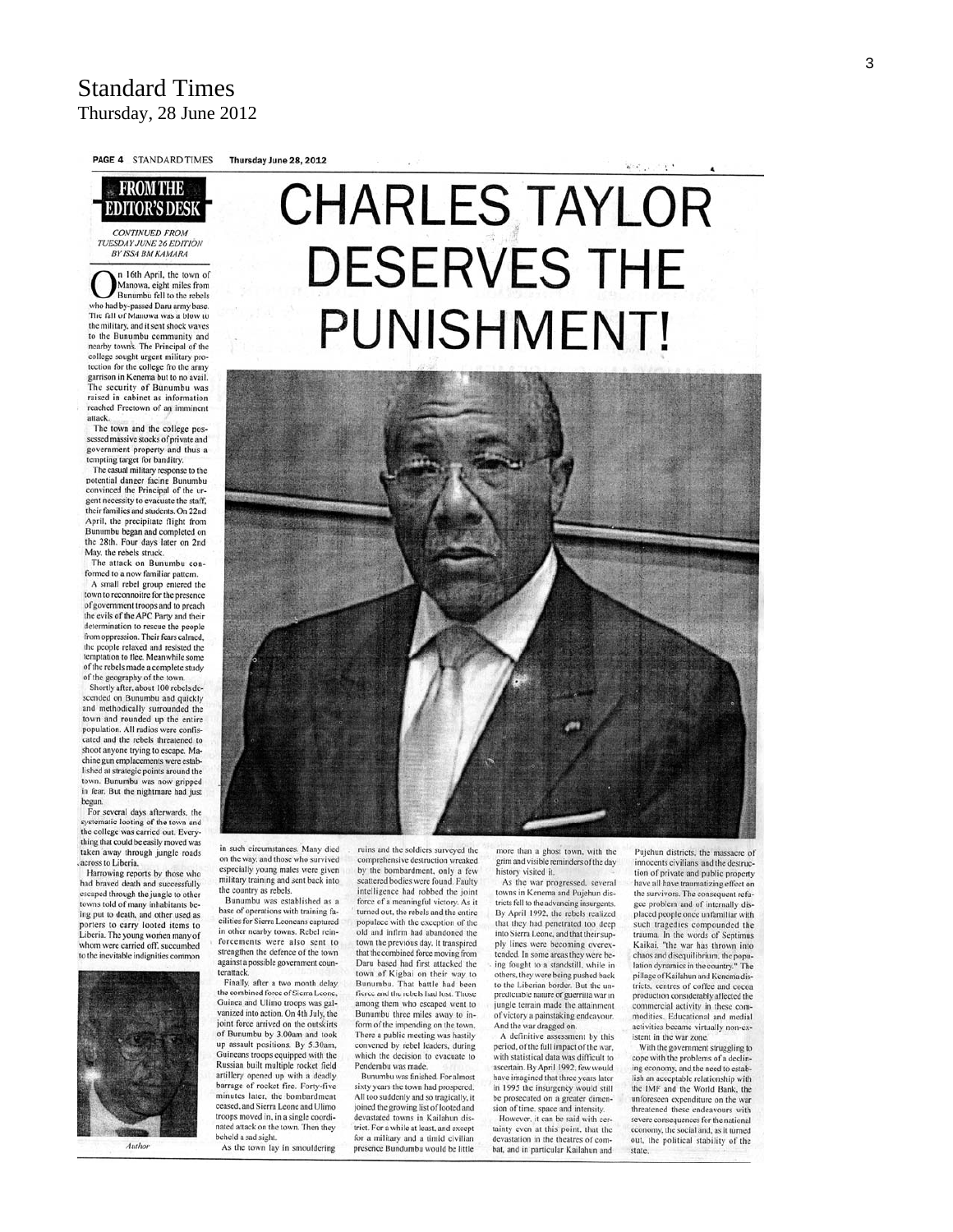### The New Dawn (Liberia) Wednesday, 27 June 2012

### **War Crimes Court Bill Lands At Capitol**

### E. J. Nathaniel Daygbor

Calls for the establishment of a war crimes court here seems to be gaining momentum with the submission



of a bill before the House of Representatives, requesting for the formation of such court to prosecute ex-warlords and others who played major role during the country's crisis period.

Grand Bassa County Representative Byron Brown presented a draft bill to the House of Representatives Tuesday through plenary, calling for the establishment of a war crimes court for Liberia.

Brown, who got elected on the ticket of the opposition Liberty Party during the 2011 elections, said the ultimate purpose of the bill is to sustain the peace, achieving genuine national

reconciliation and moving ahead with the national developmental agenda, unhindered.

"This has become the most prudent thing for us to do, my colleagues. It is said that giving aggressors an inch of the way does trigger in [them] false sense of greatness, thereby propelling such aggressors to an unending series of aggressions against the vulnerable of society", he stressed.

Brown noted that the Liberian Civil Conflict produced many aggressors, both within and outside the nation's frontiers, who committed some of the worst crimes against humanity.

"Some of them planned, financed, supervised and executed the wanton destruction of our country and its human resource. Today, they seem to be clinging to the mistaken belief that their actions against the nation and its people were justified. Even the Truth and Reconciliation Commission (TRC) that was suggested, as a bridge to the future has been trampled upon, as its recommendations are being thrown into the dust bin, where than do we go for justice,?" the Grand Bassa lawmaker told plenary Tuesday in a determined tune.

He said as a result, Liberians are kept in perpetual poverty, while the alleged perpetrators and their reported conies mellow in the resources of the state with demonstrated arrogance.

"It rests upon our shoulders as representatives of the people, to move to avert the potential re-occurrence of our national nightmare by taking practical steps to restrain the aggressors. One way to do this is by unwaveringly enacting a law that specifically deals with the issue of war crimes committed in Liberia. This will be sufficient deterrence for re-entrance into the theater of conflict with disproportionate consequence", he concluded.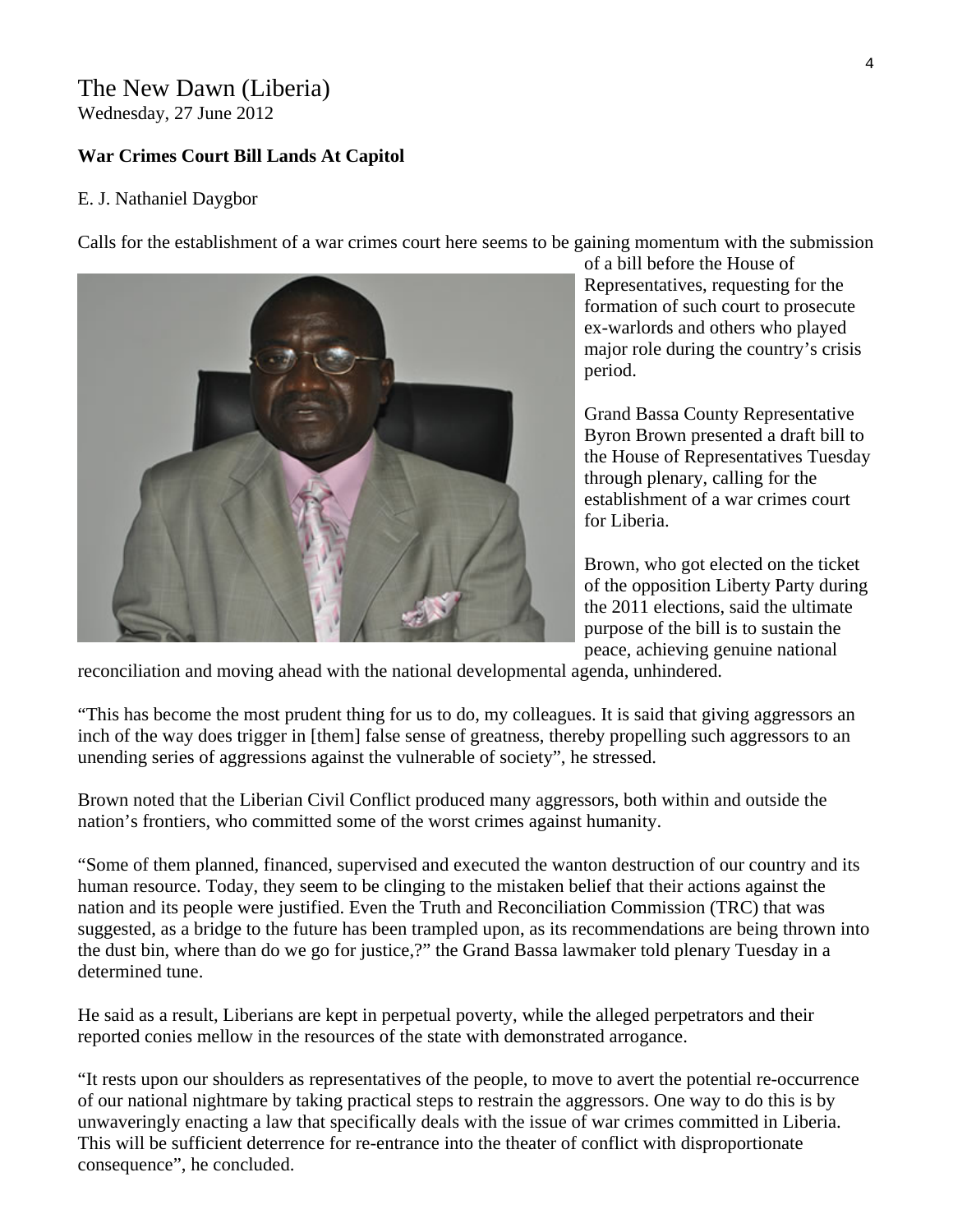The Liberian Truth and Reconciliation Commission recommended prosecution of ex-warlords and generals, who allegedly committed heinous crimes during the 14-year civil crisis, but the TRC recommendations, are being politicized. Meanwhile, the bill has been sent to the Judiciary, and Ways, Means and Finance committees to report to plenary in the shortest possible time.

Calls for the establishment of a war crimes court have been repeated time to time, beginning with lead campaigner Mulbah Morlu, who paraded caskets in the streets of Monrovia during a visit here by former UN Secretary General Kofi Annan. Morlu however seems to have abandoned his campaign after he publicly lied that he met with President Obama in Ghana on the matter.

Liberian human rights lawyer Dempster Brown recently announced that he's submitting a bill to the Liberian Legislature for the creation of a war crimes court.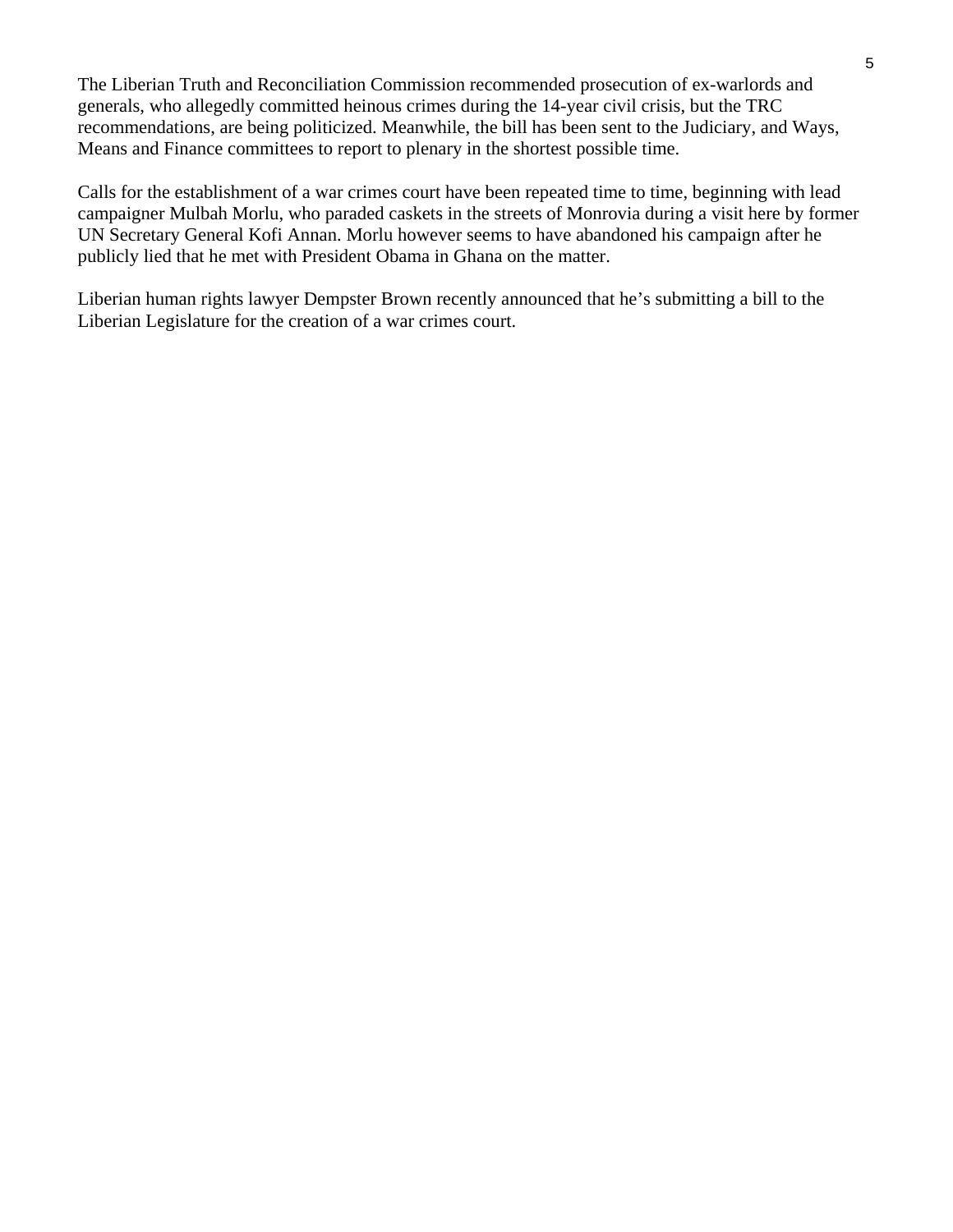### Liberian Observer (Liberia)

Wednesday, 27 June 2012

**War Crimes Court Imminent for Liberia? -Lawmaker submits bill and pleads with colleagues for Support** 



These are former warlords, who took part in the Liberia bloody civil war. Clockwise: Charles Taylor, convicted for aiding and abetting mayhem in Sierra Leone; Senator Prince Johnson, Alhaji Kromah, Sekou D. Conneh, George Boley and Thomas Y. Nimely These are former warlords, who took part in the Liberia bloody civil war. Clockwise: Charles Taylor, convicted for aiding and abetting mayhem in Sierra Leone; Senator Prince Johnson, Alhaji Kromah, Sekou D. Conneh, George Boley and Thomas Y. Nimely

The much publicized call for the establishment of a war crimes court in Liberia to try those responsible for atrocities during the country's civil war has taken a further step with the submission of a proposed legislation to the House of Representatives yesterday.

Piloting the legislation, Grand Bassa County Representative Jeh Byron Browne of the opposition Liberty Party called on his colleagues to see reason in setting up the court.

The Bill seeks "to sustain peace and genuine national reconciliation through the establishment of a court to prosecute people allegedly implicated in atrocities during Liberia's civil crisis," he told his colleagues as he was submitting the Bill.

He argued that national healing and improving on developmental agenda can only be achieved in Liberia if lawmakers could reason in setting up a war crimes court like the one established in neighboring Sierra Leone.

According to Representative Browne, the Liberian conflict produced several "aggressors both within and without our national frontiers who committed worst of crimes against humanity.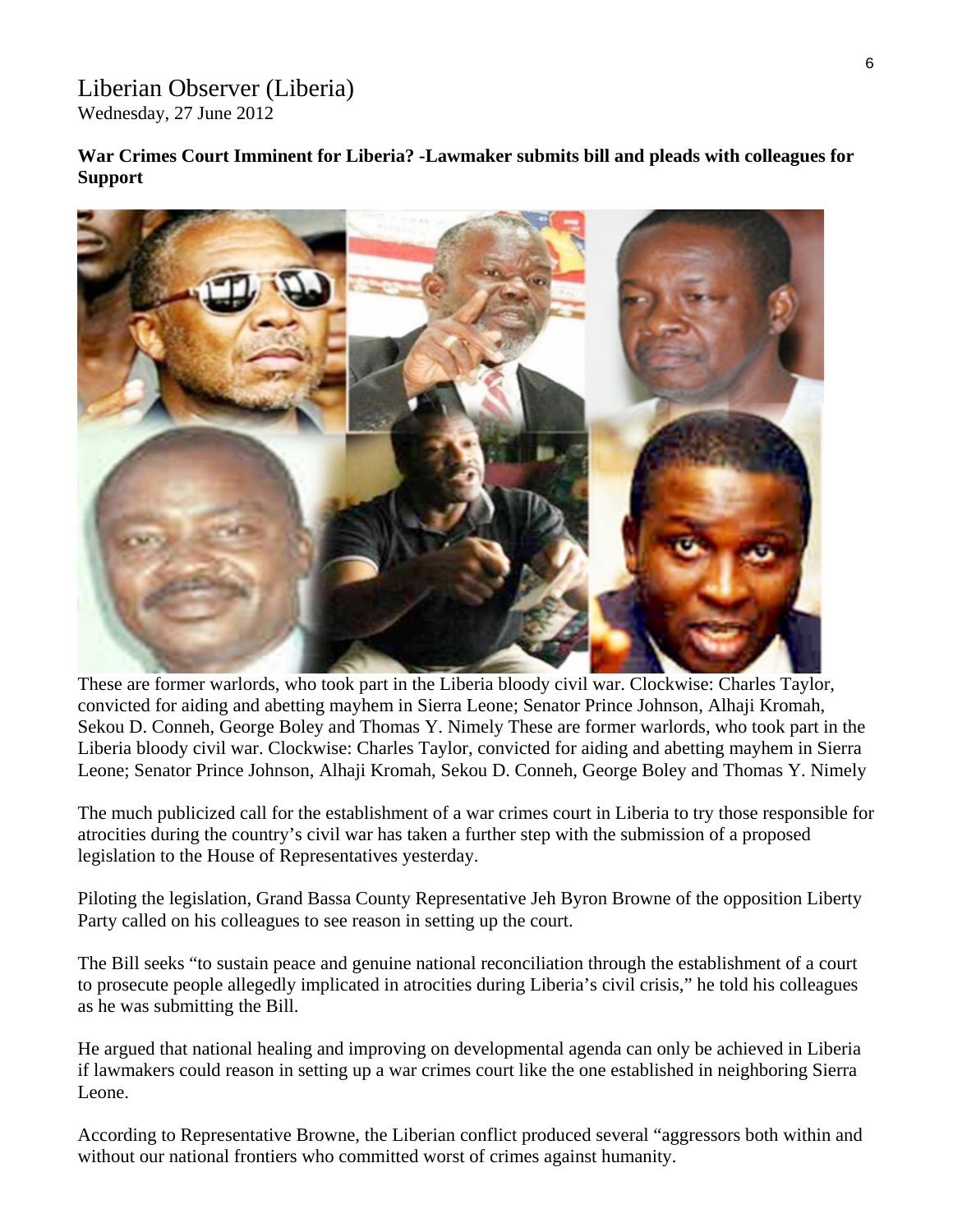"Some of them planned, financed, supervised and executed the wanton destruction of our country and its human resources. Today they seem to be clinging to the mistaken belief that their actions against the Liberian people were justified, and establishing this court to deal with these issues has become the most prudent thing for us to do today," Representative Browne asserted.

In the case of Sierra Leone, the Grand Bassa County legislator says he wants "the aggressors who have impoverished majority of the people in Liberia while they and their cronies mellow in the resources of the state to be made to account for their respective actions."

He also said the Truth and Reconciliation Commission (TRC) which suggested the prosecution of suspected war criminals served as a bridge for the future for Liberians whose rights, he said, had been trampled upon.

As such, he said the TRC recommendations have been "thrown into the dustbin, thereby creating the need for such a court to be established."

Meanwhile, the proposed legislation was received by plenary of the House and later transmitted to the relevant committee to advice the House in due course.

TRC had recommended the prosecution of several persons for bearing the greatest responsibility for atrocities committed during the civil war and a 30-year ban for other prominent Liberians, including President Ellen Johnson Sirleaf, from political activities for making financial contributions to support the rebel factions during the war.

Opinions have been divided on the recommendations with some people criticizing TRC for not seeking peace and others pushing for a war crimes court to try perpetrators of massacres as a way of uniting and reconciling the Liberian people.

Reacting to the divided opinions, the international community, especially the United States of America said that the decision for creating a war crimes court in Liberia should be left to the Liberian government.

When recently asked by students of the University of Liberia as to whether she favored a war crimes court in Liberia, Chief Prosecutor for UN backed Court for Sierra Leone Brenda J. Hollis pointed out that "That decision is left to the government and people of Liberia to determine."

The establishment of such a court, political analysts say could call for the appearance of many high profile former warlords such as former Field Marshall Prince Johnson, who is now a senator, and Sekou Damate Konneh.

If the TRC recommendation was to be implemented, President Sirleaf would be barred from politics for 30 years for admitting to a US\$10,000 support she gave former rebel leader and convicted war criminal Charles Taylor as "humanitarian assistance."

TRC report maintained that President Sirleaf's admittance showed that she participated indirectly in the crisis as her donation may have led to the destruction of lives and property.

Senator Prince Johnson, at a recent press conference in Monrovia, responded to reports that a local human rights organization was intend on forwarding the names of those bearing the greatest responsibility for war crimes in Liberia to the International Criminal Court, also called for the prosecution of Madam Sirleaf, others her referred to as political leaders of the war effort. He stressed that Madam Sirleaf should be prosecuted for "aiding and abiding" as her donated money was used by Mr. Taylor to intensify the conflict.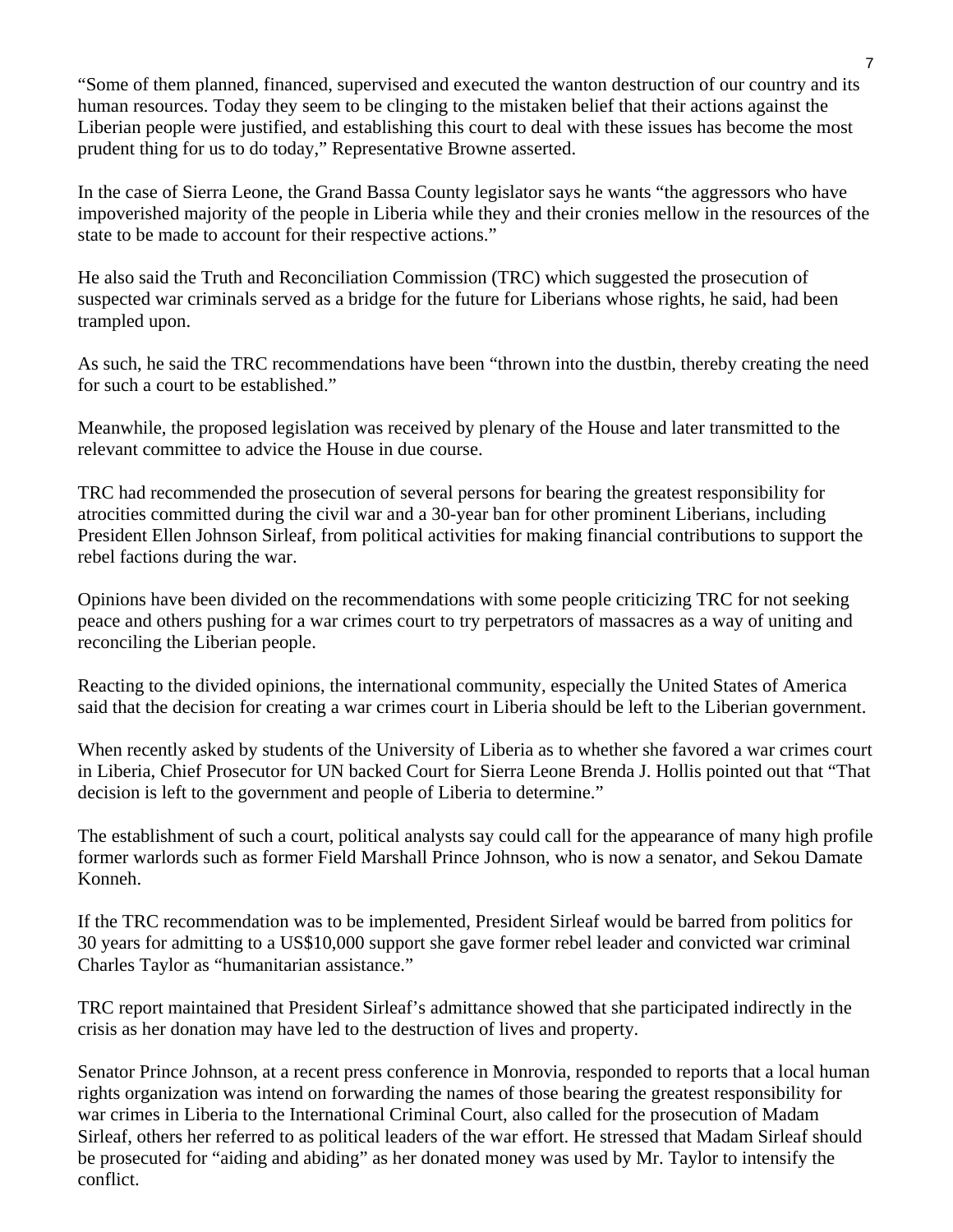Senator Johnson also admitted to arresting former President Samuel K. Doe, whose gruesome interrogation was filmed as the then General Johnson ordered his Independent National Patriotic Front fighters to cut off President Doe's ears.

Although he denied personally killing the former Liberian leader, Senator Johnson noted that "I did what I did in defense of my people."

The TRC Report names the leaders of warring factions as those bearing the most responsibility for war crimes and human rights violations who should be brought to justice. Those warring faction leaders cited are: Charles Taylor, NPFL; Prince Y. Johnson, INPFL; Roosevelt Johnson (deceased), ULIMO-J; Alhaji G.V. Kroma, ULIMO-K; George Boley, LPC; Thomas Yaya Nimley, MODEL; Sekou Damante Konneh, LURD; and Francois Massaquoi (deceased), LDF.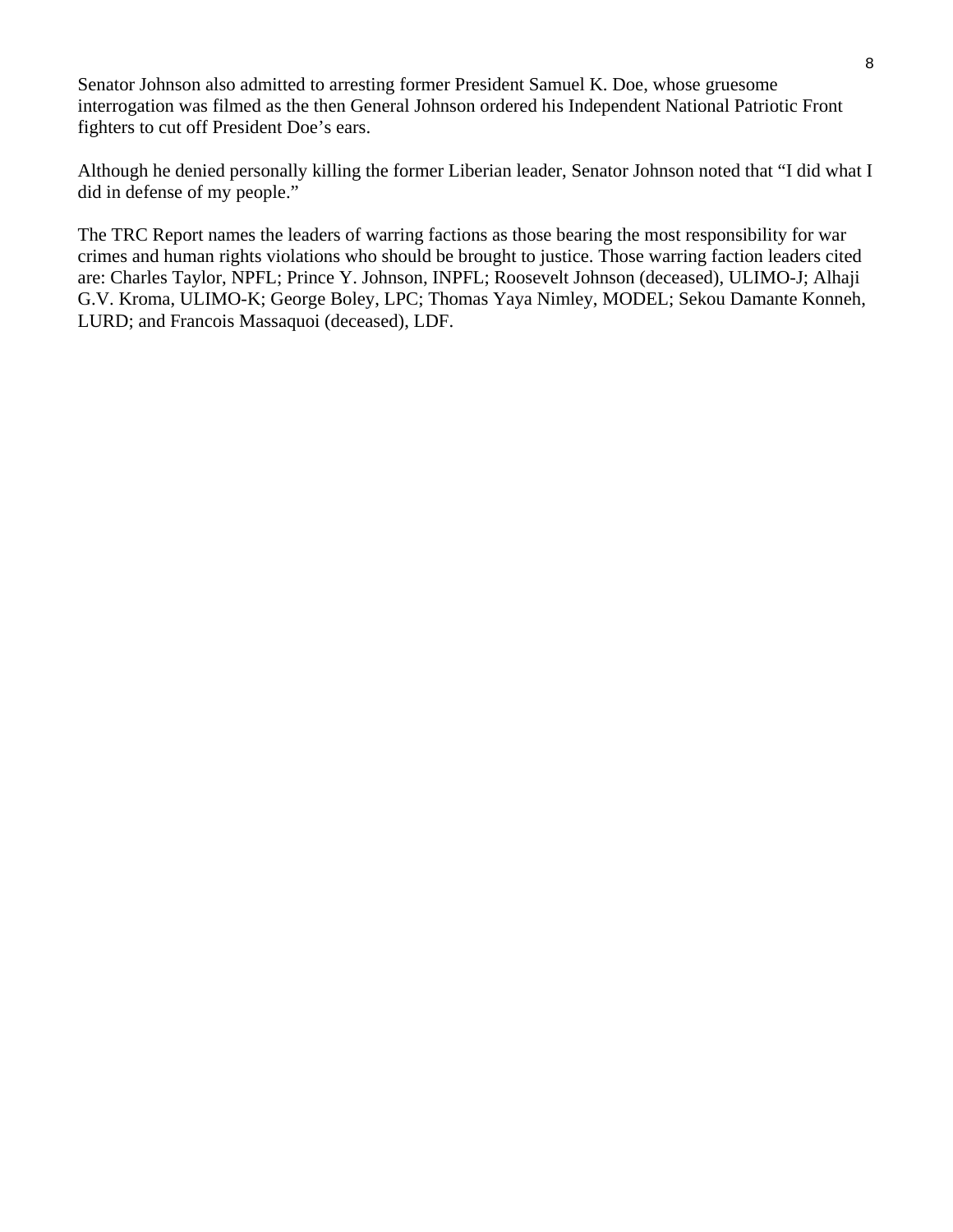### The Informer (Liberia)

Wednesday, 27 June 2012

#### **Lawmaker Wants War Crimes Court - to Prosecute Ex-Warlords, Financiers**

A member of the 53rd Legislature has submitted a bill in the House of Representatives that calls for the establishment of a War Crimes Court in Liberia.

In his communication to Plenary of the House, Representative J. Baron Brown said, "It is with honor that I submit to this Honorable body, a bill for the establishment of a war crimes court in the Republic of Liberia, know that, for the ultimate purpose of sustaining the peace, achieving genuine national reconciliation and moving ahead with our national development agenda unhindered, this should becomes the most prudent thing for us to do.

"The Grand Bassa County Lawmaker said the Liberian civil conflict produced many aggressors within and out of Liberia's frontier, who committed some of the worst crimes against humanity. He indicated that some of the aggressors planned, financed, supervised and executed the wanton destruction of the country and its human resources, an action he said that the aggressors considered justified and did not take to be a mistake against the nation and its people. On May 30th 2012, former Liberian President, Charles Taylor was sentenced to eighty years in prison; a verdict that was later reduced to fifty years by the United Nations backed Court sitting in The Hague, for aiding and abetting war in neighboring Sierra Leone.

Since the conviction of the former Liberian leader, there has been mixed reactions in Liberia, with some Liberians calling for a similar war crimes court in the country. Rep. Brown said "These aggressors, if given an inch, are again bent on pursuing the same path that brought Liberia to its heels, impoverished the citizens, while they and their cronies mellow in the resources of the state with demonstrated arrogance. It rests upon our shoulders as representatives of the people to move, to avert the potential reoccurrence of our national nightmare by taking practical steps to restrain the aggressors" According to Rep. Brown, one way to do this is by unwaveringly enacting a law that specifically deals with the issue of war crimes committed in Liberia.

This should be a sufficient deterrence for making a re-entrance into the theater of conflict, with disproportionate consequences. "I crave your indulgence to look favorably on this instrument and give it your best, so as to stop the blood of our dead compatriots from crying for justice and at the same time, protect the living from the evil machination of the aggressors who are bent on going to extra mile." Following the reading of the communication, it was turned over to the House Committee on Judiciary for action. Representative Brown is the second Liberian to send a bill to the 53rd Legislature for enactment. It can be recalled that Cllr. Dempster Brown few days ago also petitioned the legislature calling on them to establish a war crimes court in Liberia.

The Comprehensive Peace Agreement signed in Accra, Ghana in 2003 for the establishment of a Truth and Reconciliation Commission (TRC), has since concluded its work and presented recommendations to the Government of Liberia. The TRC labeled some Liberians as notorious perpetrators of war crimes and crimes against humanity, and recommending that they be prosecuted while it pardoned others for saying the "truth." The TRC also banned some Liberians from holding public offices for thirty years, a recommendation that has been overruled by the Supreme Court of Liberia. Whether or not the House will endorse the setting-up of a war crimes court in Liberia and its subsequent concurrence by the Liberian Senate remains a million dollar question that needs to be answered. (Author's contact, 231886270297; email: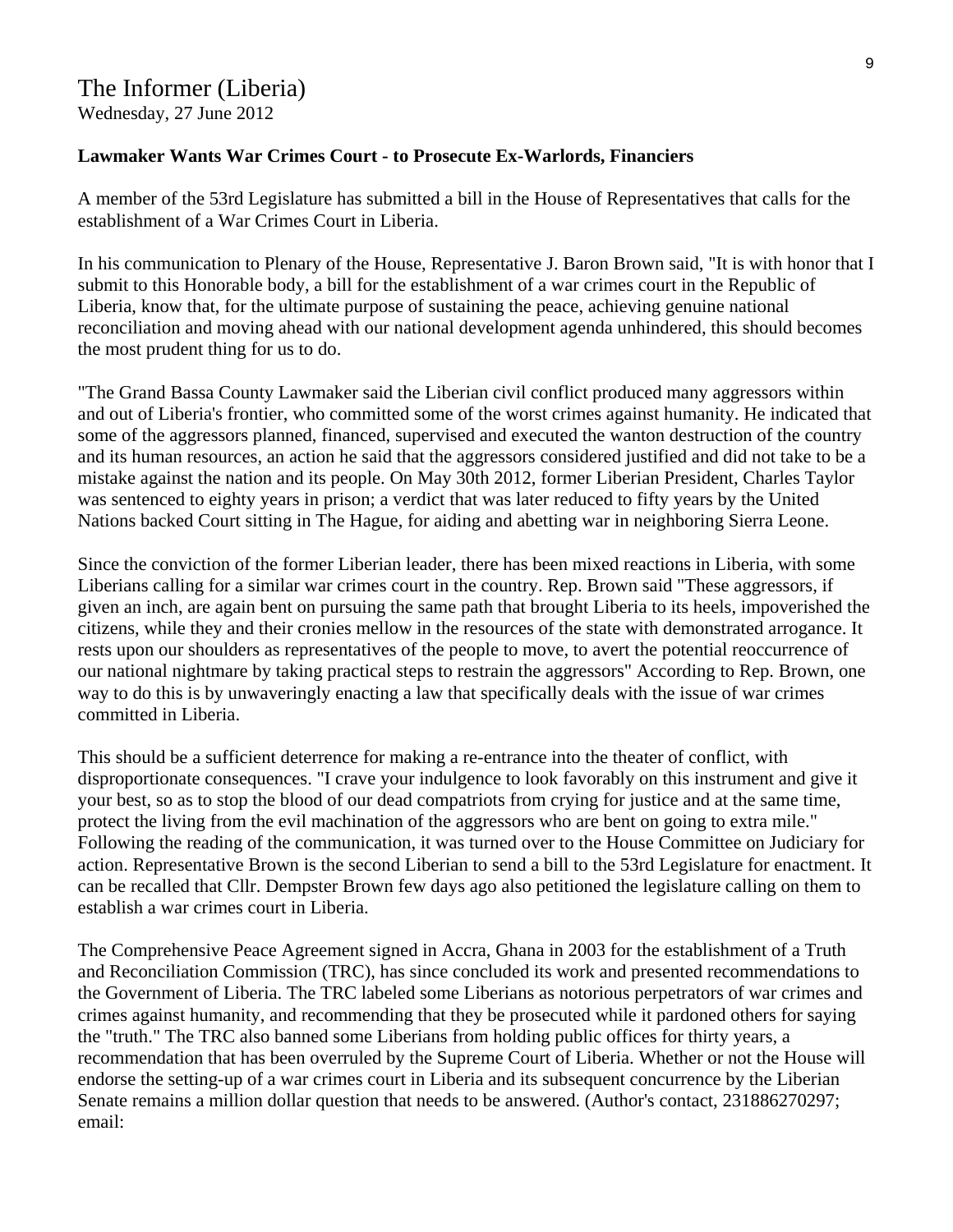### FrontPage Africa Wednesday, 27 June 2012

### **War Crimes Court Momentum : Lawmaker Joins Liberia's Prosecution on Quest**

Written by Tom B. Nyenur; Tom.nyenur@frontpageafricaonline.com



Grand Bassa County Representative Jeh Byron Browne

Monrovia - Grand Bassa County Representative Jeh Byron Browne has tabled a bill before the House of Representatives calling for the establishment of war crimes court in Liberia.

On Tuesday, Representative Browne said a war crimes court would help maintain peace and promote genuine reconciliation in Liberia. The Bassa lawmaker is seeking for the court to prosecute those who played key roles in Liberia's 14-year civil war.

"Like former President Taylor who was sentenced to 50 years in prison, after he was found guilty of aiding and abetting the civil war in Sierra Leone, there are those who aided and abided Liberia's civil war," Browne said.

"We cannot afford to see people who masquerading as reconcilers, after they have equally aided and abetted the war in this country that left hundreds of thousands of lives and millions properties destroyed."

Browne said President Ellen Johnson Sirleaf and former Independent National Patriotic Front of Liberia (INPFL) rebel leader Prince Johnson ought to appear before a war crimes court to clear their names.

"If former rebel leader Prince Johnson committed atrocities and or President Sirleaf did give US\$10,000 to facilitate Charles Taylor's rebel movement as we hear, these issues must be properly disposed of before reconciliation", said Browne. Browne's call for a war crimes court comes on the back of similar requests from other civil society members and political figures.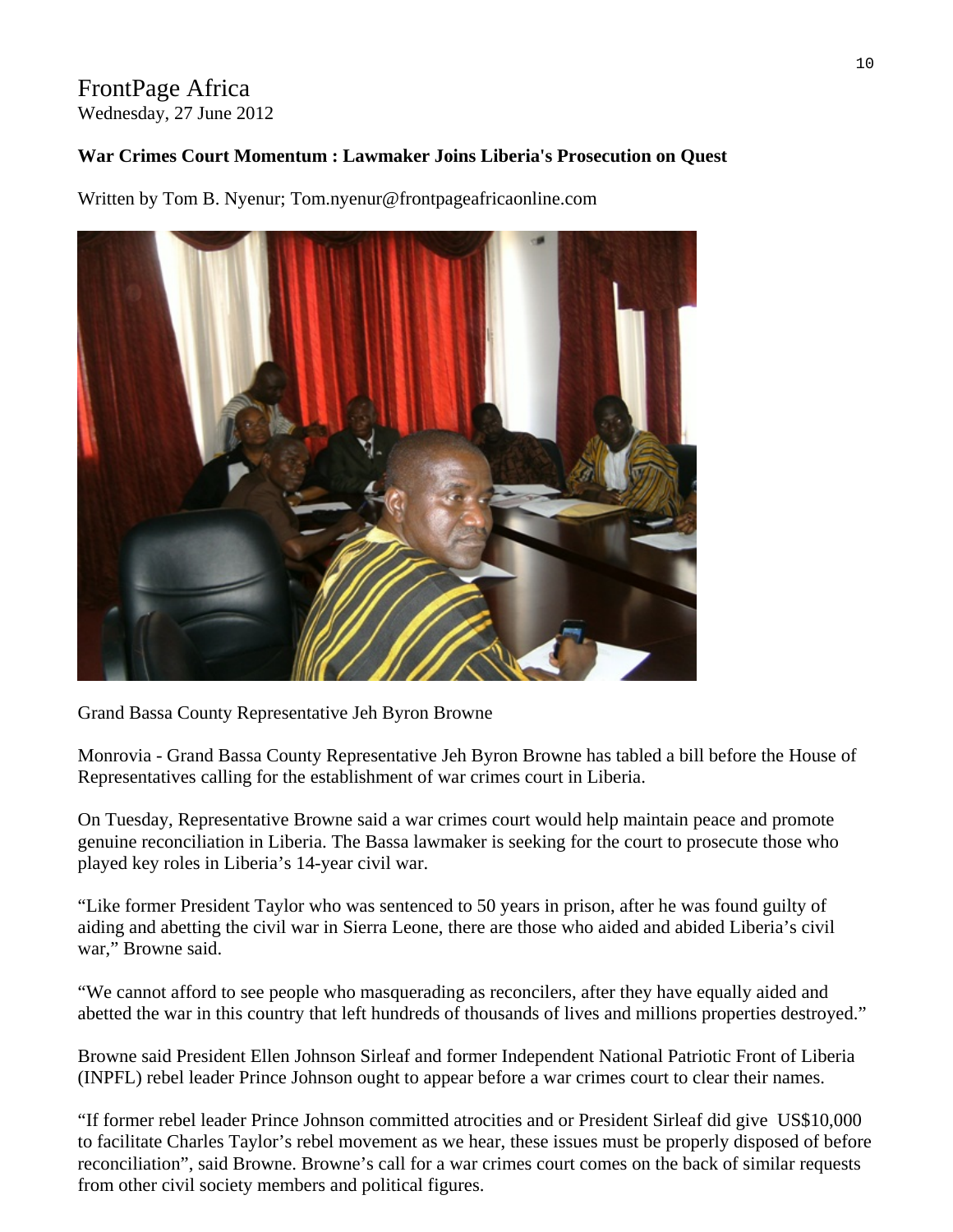Last week the Executive Director of the Center for the Protection of Human Rights, T. Dempster Browne, tabled a similar bill before the legislature calling for the war crimes court establishment. Mulbah Morlu of the opposition Congress for Democratic Change has also made similar demands.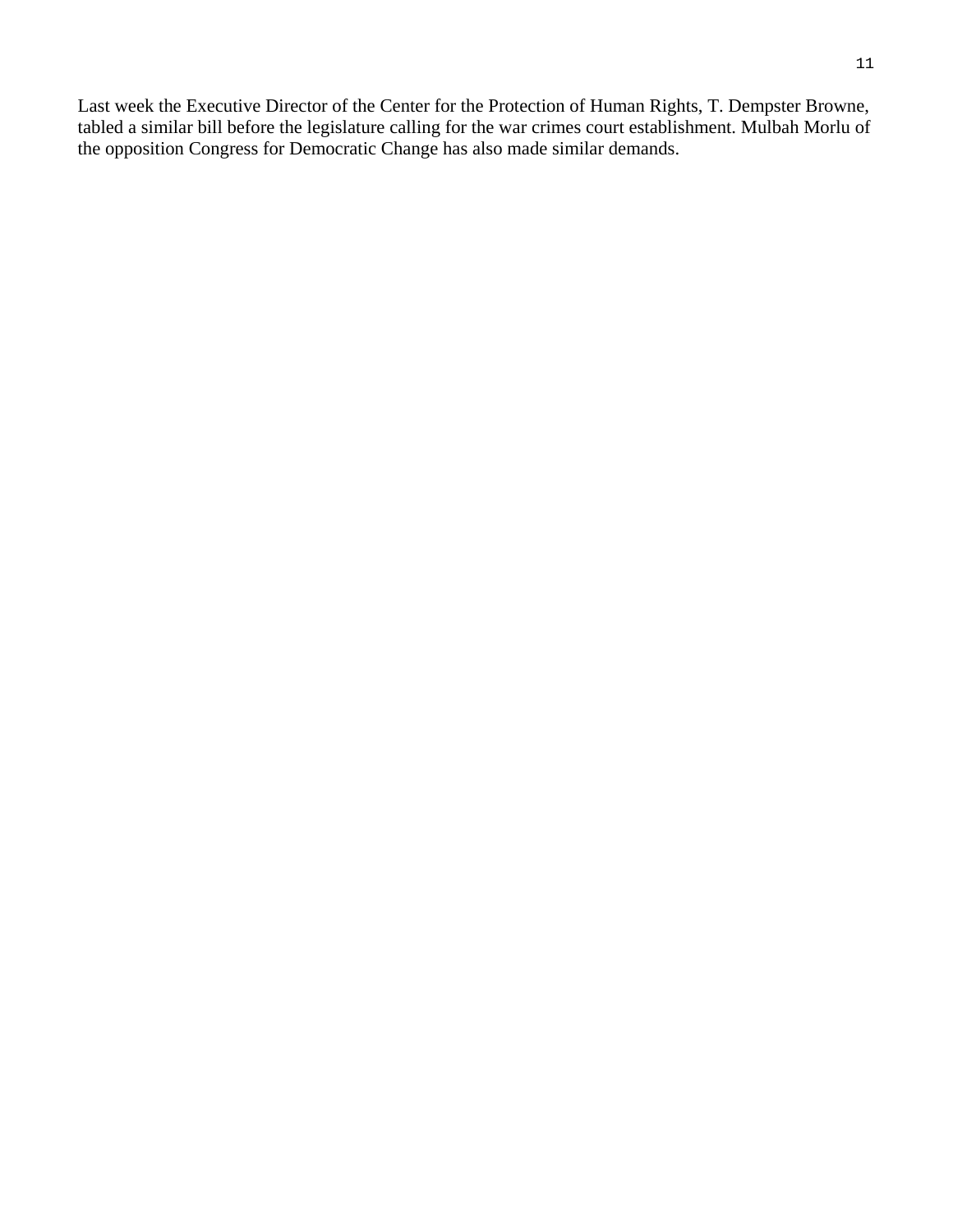### Foreign Policy (Blog)

Wednesday, 6 June 2012 http://blog.foreignpolicy.com/posts/2012/06/06/are\_war\_crimes\_trials\_worth\_the\_price

### **Are war crimes trials worth the price?**

Posted By Joshua Keating



Justin Sandefur has a thought-provoking post on the Center for Global Development's blog running some numbers on the recent war crimes conviction of former Liberian President Charles Taylor, which took approximately 9 years and \$250 million:

 "The entire budget for Sierra Leone's domestic justice sector is roughly \$13 million per year, including the Sierra Leone Police, the Prisons Department, all levels of the court system, and the various human rights and legal services commissions. There are just 12 magistrates for the whole country outside of Freetown, and they hear between 4,000 to 5,000 criminal cases per year. The lack of judges, lawyers, and police investigators –even the lack of a few cents in cell phone credit to contact witnesses that might implicate or exonerate a defendant –is a serious obstacle to a functional justice system.

 In contrast, a quick tally using the Special Court's annual budget reports reveal costs of approximately \$175 million for the prosecutions of 13 other defendants in Freetown, in addition to the hefty bill for Taylor's trial in the Hague. And the Special Court boasted 11 judges and hundreds of staff members for its 14 cases spread over the past nine years. Add on the testimony of Naomi Campbell, and it appears international war crimes have become a red-carpet affair."

The quick-math takeaway here is that money spend on the trial of one man could have funded Sierra Leone's entire justice system for nearly 20 years.